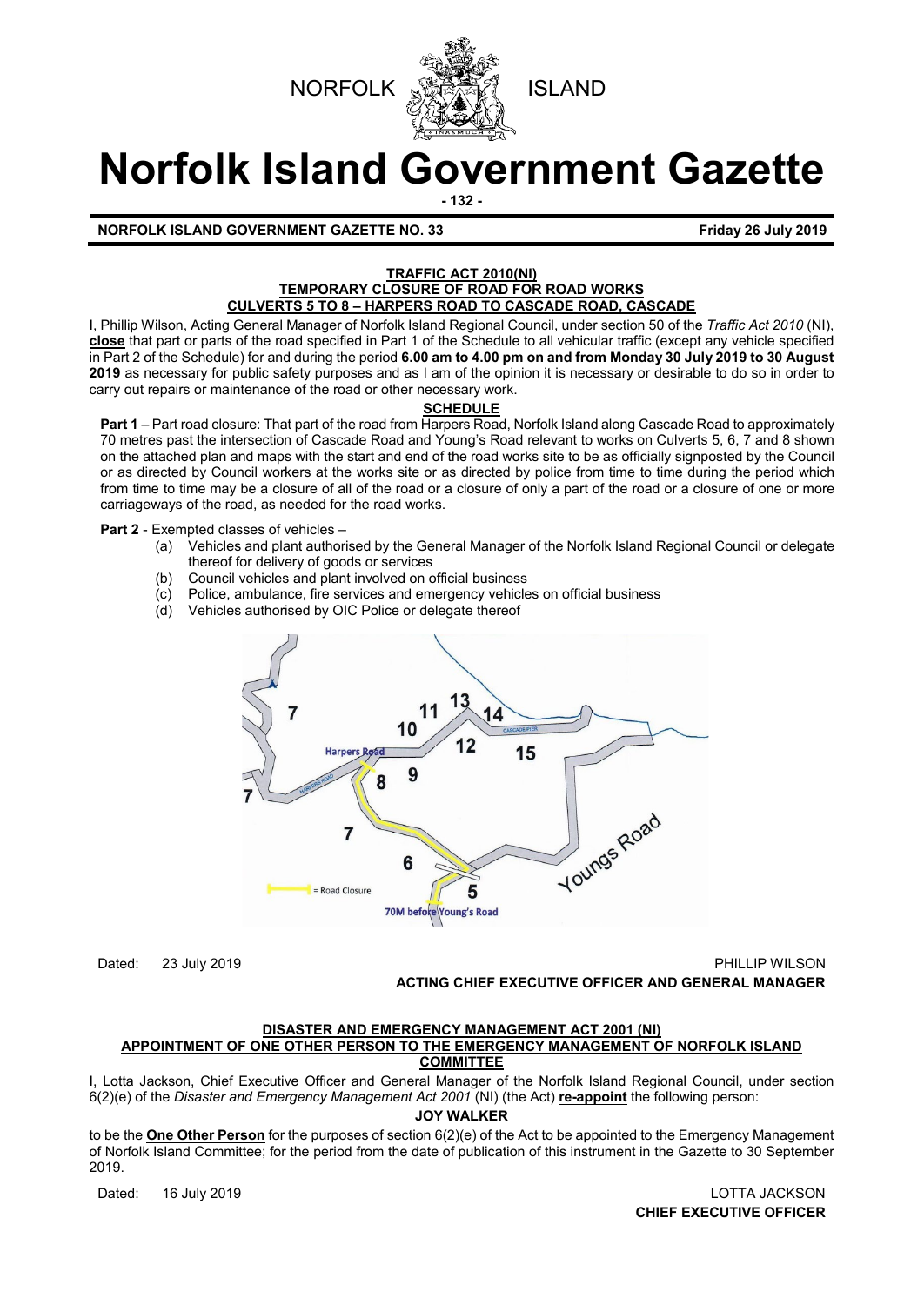# **COMPANIES ACT 1985 (NI)**

## **NOTICE OF PROPOSAL UNDER SUBSECTION 561(2) TO CANCEL REGISTRATION OF A COMPANY**

I, Allen Bataille, Registrar of Companies, having previously notified the company in the Schedule under section 561(1) of the *Companies Act 1985* (NI), by letter on 14 June 2019 of a proposal to cancel the registration of the company, hereby give notice under subsection 561(2) of the Act that the company specified in the attached Schedule, unless cause is shown to the contrary, at the expiration of 3 months from the gazettal of this notice, will have their registration cancelled and the company will be dissolved.

## **SCHEDULE**

Norfolk Adventures Pty Ltd

Dated: 23 July 2019 ALLEN BATAILLE **REGISTRAR OF COMPANIES**

#### **COMPANIES ACT 1985 (NI)**

#### **NOTICE OF PROPOSAL UNDER SUBSECTION 595(2) TO CANCEL REGISTRATION OF A COMPANY**

I, Allen Bataille, Registrar of Companies, having previously notified the company in the Schedule under section 595(1) of the *Companies Act 1985* (NI), by letter on 4 April 2019 of a proposal to cancel the registration of the company, hereby give notice under subsection 595(2) of the Act that the company specified in the attached Schedule, unless cause is shown to the contrary, at the expiration of 3 months from the gazettal of this notice, will have their registration cancelled and the company will be dissolved.

#### **SCHEDULE**

P R N NORFOLK PTY LTD

Dated: 22 July 2019 ALLEN BATAILLE

**REGISTRAR OF COMPANIES**

#### **ASSOCIATIONS INCORPORATION ACT 2005 (NI) NOTICE OF RESOLUTION SECTION 27(2)**

Under Section 27(2) of the *Associations Incorporation Act 2005* (NI) and in the matter of the Cat Welfare and Wildlife Protection Association of Norfolk Island Inc *–* Notice is hereby given that at the General Meeting of 8 July 2019 the resolution set out below was duly passed.

- 1. To transfer all of the assets to the Norfolk Island Flora and Fauna Society Inc
- 2. That the Association commences winding up

This notice has been approved by the Registrar of Associations.

Dated: 23 July 2019 MARG CHRISTIAN

**PRESIDENT**

#### **PLANNING ACT 2002 (NI) – SUBSECTION 43(1) NOTICE**

#### **DEVELOPMENT APPLICATION**

| Development Application No.:<br>1. | DA 14/2019                                                   |
|------------------------------------|--------------------------------------------------------------|
| Applicant:                         | T Grube                                                      |
|                                    | PO Box 96, NORFOLK ISLAND 2899                               |
| Location:                          | Portion(s) Lot: 40 Sec: 14 Por: 39m Sh: 40, 105 Taylors Road |
| Proposed Development:              | Signage: Animated Pole or Freestanding Advertising Structure |
| Zone:                              | <b>Business</b>                                              |
| Category:                          | Permissible (with consent)                                   |
| <b>Dublic Evhibition</b>           |                                                              |

#### **Public Exhibition**

This Development Application may be inspected, during business hours, at the Planning Office at the Norfolk Island Regional Council, New Military Barracks, Kingston.

#### **Submission**

Any person may, during the period between Monday 29 July 2019 and Monday 12 August 2019, make written submissions to the General Manager about this Development Application. All submissions must state the relevant Development Application number. All submissions must be signed by at least one person making the submission. If a submission objects to the proposed development, the grounds for objections must be specified in the submission.

#### **Reviewable decisions**

Decisions made on this Development Application under the *Planning Act 2002* (NI) are reviewable decisions within the meaning of subsection 78(1) of the Act.

Dated: 19 July 2019 **Dated: 19 July 2019**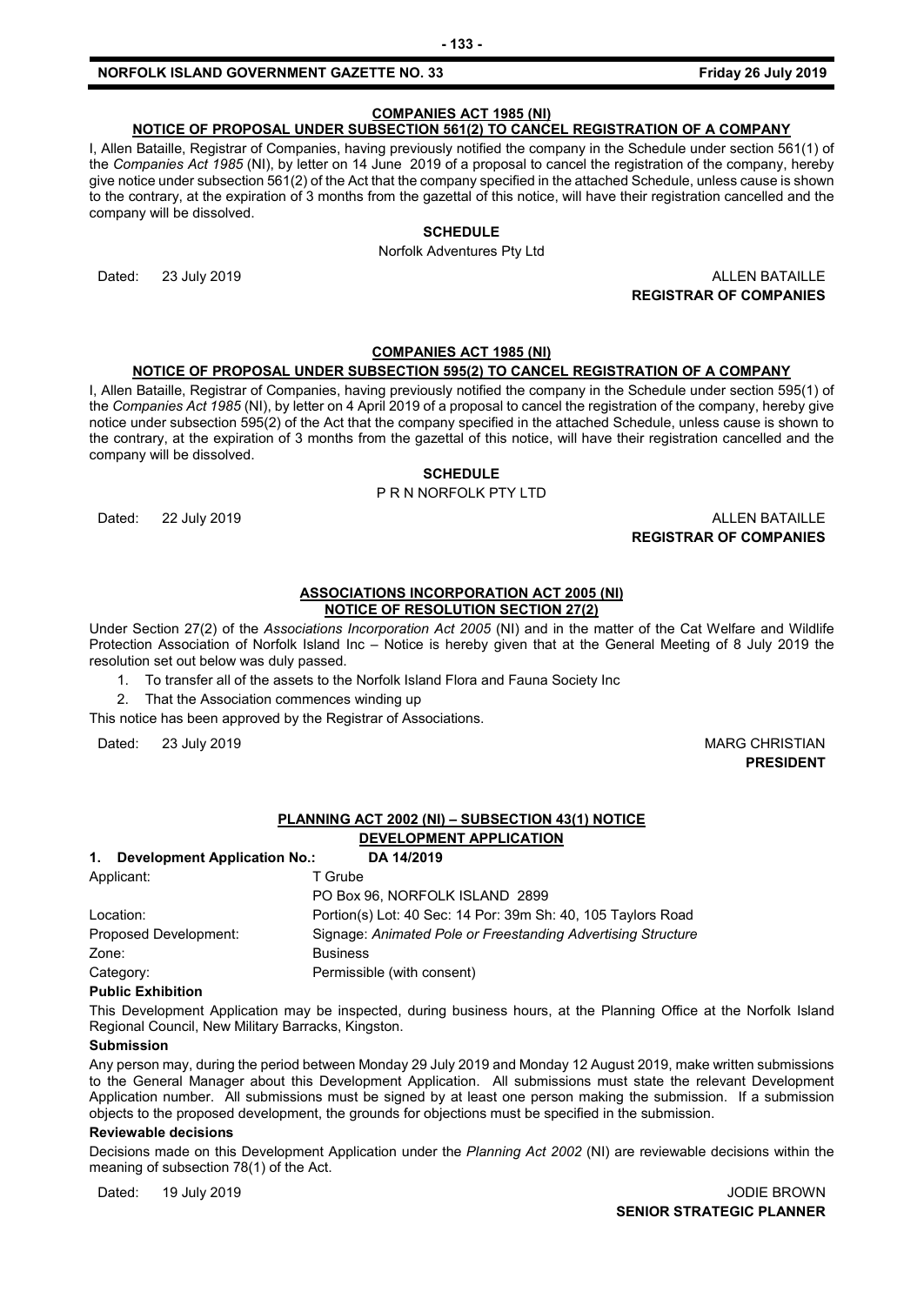## **TRAFFIC ACT 2010 (NI)**

# **NORFOLK ISLAND DRIVERS LICENCES / TRANSFERS OF DRIVING LICENSES FROM OTHER JURISDICTIONS**

Following a review of the current arrangements concerning applications for a transfer of a drivers licence from another jurisdiction to a Norfolk Island drivers licence, it is hereby advised that applications will now be processed as follows -

- 1. Holders of a current drivers licence will be required to have their licence cleared by the respective issuing authority (which may be submitted online) prior to the application for a Norfolk Island licence being made to the Registry Office. Any such report must not be more than two weeks old when presented to the Registry Office.
- 2. For the purpose of having an application processed it will be necessary for the applicant to provide official photographic evidence as to their identity.
- 3. All refusals of renewal of driving license, all disqualifications of driving license, all cancellations of license, all suspensions (permanent or temporary) of their driving license anywhere in the world must be disclosed. The Registrar will revoke any Norfolk Island license previously issued where incorrect or misleading information is later found to have been provided including where no full disclosure has been made.

For information, the *Traffic Act 2010* (NI) provides that for the purposes of the Act, a licence ceases to be a recognised licence when the holder of the licence has been ordinarily resident in Norfolk Island for a period of 3 months. The above is to ensure that no applications are received from persons whose license or entitlement to drive a motor vehicle of any kind has been disqualified, cancelled, suspended or expired

#### Dated: 17 July 2019 ALLEN BATAILLE **REGISTRAR OF MOTOR VEHICLES**

#### **PROVISION OF SATELLITE BANDWIDTH SERVICES EXPRESSIONS OF INTEREST 16/19**

The Norfolk Island Regional Council is seeking **Expressions of Interest** from organisations that are suitably qualified in providing commercial satellite bandwidth in the Pacific Region for use on Norfolk Island for Norfolk Telecom. Please refer to Tenderlink (link below) for full details and to download the EOI documents.

Please note the following when responding:

| EOI to be marked:   | NIRC Satellite Bandwidth Services EOI 16/19                                                                                      |
|---------------------|----------------------------------------------------------------------------------------------------------------------------------|
| Closing date:       | Monday 12 August 2019 at 4:00pm UTC + 11:00                                                                                      |
| <b>Submissions:</b> | Submissions must be submitted electronically to the Electronic EOI box at<br>www.tenderlink.com/norfolk before the deadline.     |
| <b>Enguiries:</b>   | All enquiries relating to the EOI must be submitted in writing on the FORUM at<br>www.tenderlink.com/norfolk via the EOI notice. |

Dated: 17 July 2019 LOTTA JACKSON **GENERAL MANAGER**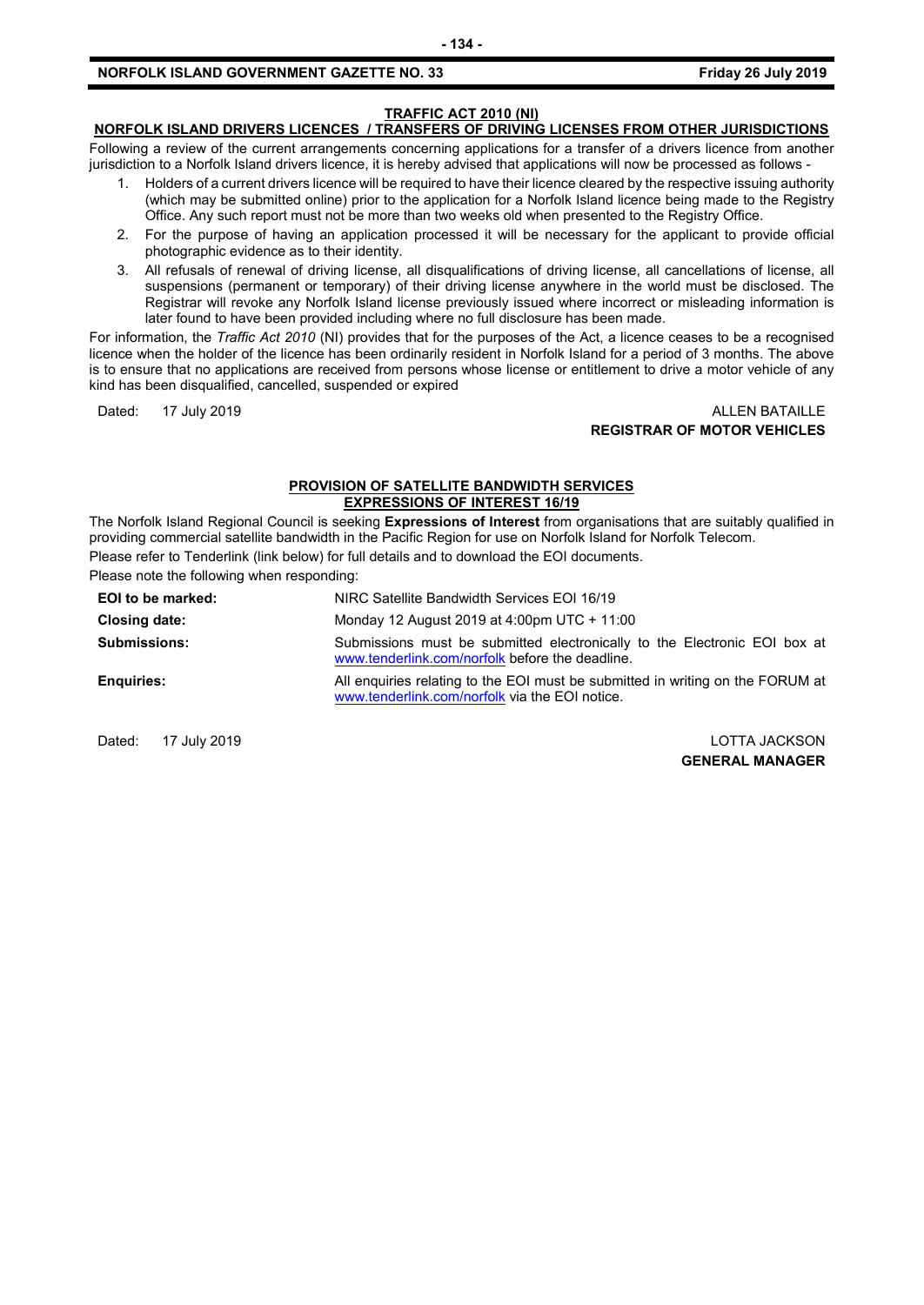#### **NORFOLK ISLAND REGIONAL COUNCIL CLEANING CONTRACTS REQUEST FOR QUOTE 14/19**

The Norfolk Island Regional Council is seeking **quotes** for the cleaning of the following Norfolk Island Regional Council occupied premises:

- 1. New Military Barracks<br>2. Airport Terminal and C
- 2. Airport Terminal and Compound<br>3. Bi-Centennial Centre
- 3. Bi-Centennial Centre<br>4. Electricity Shed Ben
- 4. Electricity Shed Ben Christian Drive<br>5. Emergency Services Centre Fire S
- 5. Emergency Services Centre Fire Station<br>6. Legal and Workers Compensation Offices
- 6. Legal and Workers Compensation Offices<br>7. Liguor Bond Retail Store and Warehouse
- 7. Liquor Bond Retail Store and Warehouse<br>8. Norfolk Island Research Centre No.9 Qua
- 8. Norfolk Island Research Centre No.9 Quality Row
- 9. Records Section<br>10. Telecom Commu
- 10. Telecom Communications Centre<br>11. Visitor Information Centre
- 11. Visitor Information Centre<br>12. Munna's KAVHA
- Munna's KAVHA

Additional information relating to quote guidelines, cleaning specifications, and quote application form can be found on the Norfolk Island Regional Council website [www.norfolkisland.gov.nf/your-council/tenders-and-eoi.](http://www.norfolkisland.gov.nf/your-council/tenders-and-eoi)

Please note the following when responding:

| Quotes to be marked:   | Norfolk Island Regional Council Cleaning Contract RFQ 14/19                                                                                          |
|------------------------|------------------------------------------------------------------------------------------------------------------------------------------------------|
| Closing date:          | Monday 29 July 2019 at 4:00pm AEST                                                                                                                   |
| <b>Submissions:</b>    | Quotes can be placed in the Tenders Box in the Registry Office, Council Offices,<br>Kingston; or submitted by email to regional council @nirc.gov.nf |
| <b>Contact Person:</b> | Alistair Innes-Walker<br>E: alistair.innes-walker@nirc.gov.nf<br>$P: (+6723) 54002$                                                                  |

## **Addendum Notification for the NIRC Cleaning Contract RFQ 14/19**

The following specification has been added to the **NIRC Cleaning Contract Guidelines and Scope of Work Part C Scope of Work 3. Cleaning Specifications.** 

• Consumables: All consumables, such as toilet paper, paper rolls, and hand soap shall be provided at the contractor's expense.

An amended copy of the Guidelines and Scope of Work is available on the Norfolk Island Regional Council website [www.norfolkisland.gov.nf/your-council/tenders-and-eoi](http://www.norfolkisland.gov.nf/your-council/tenders-and-eoi)

Dated: 5 July 2019 BRUCE TAYLOR **GROUP MANAGER SERVICES**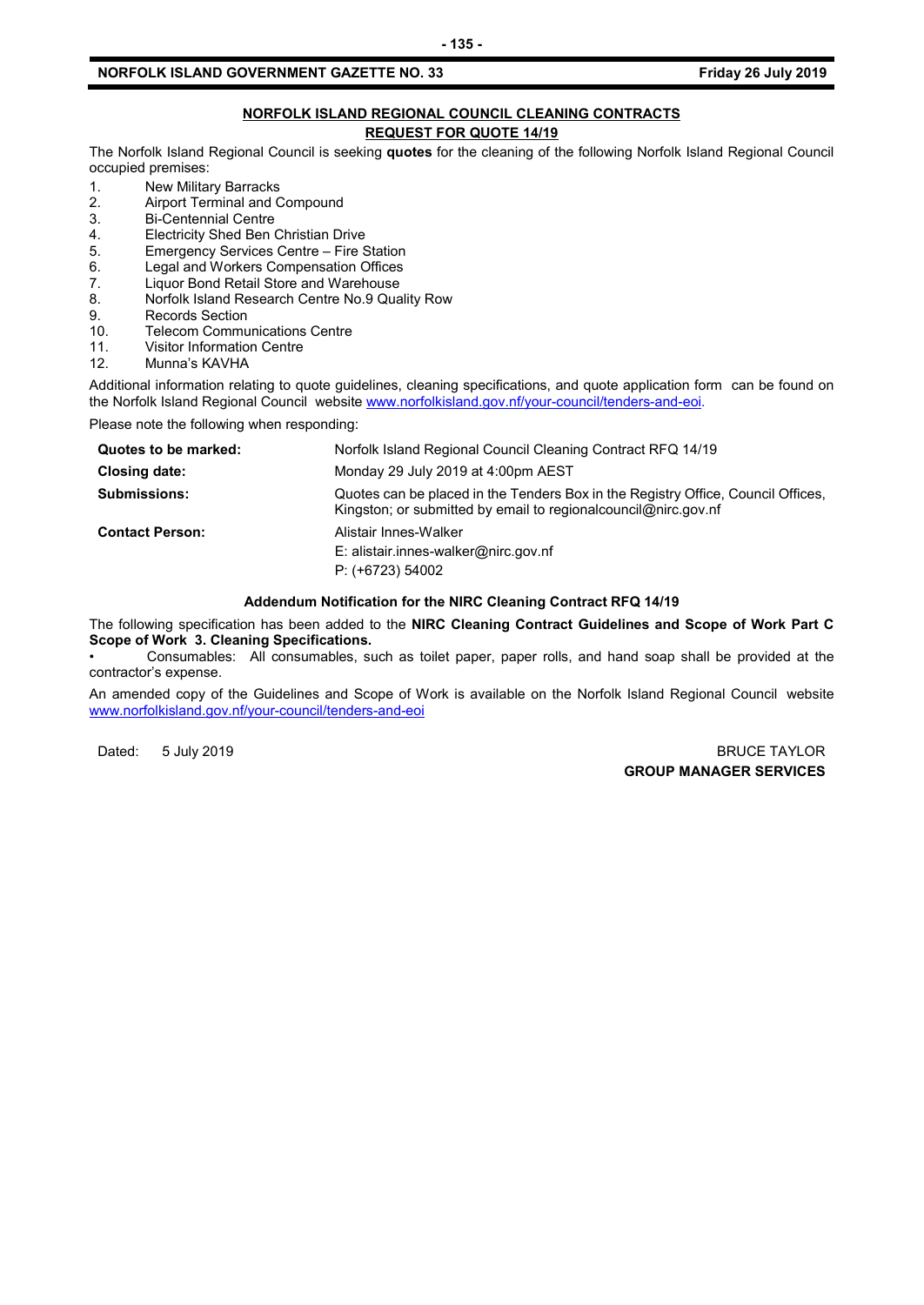#### **ENERGY ECONOMIST CONSULTANT REQUEST FOR QUOTE 13/19**

The Norfolk Island Regional Council is seeking **quotes** from an Energy Economist to determine and document the financial impacts of engineering solutions designed to increase the renewable energy contribution to the Norfolk Island electricity supply.

The project will include an analysis of the following key areas: Solar PV yield of the proposed centralised solar PV system, optimal size of BESS system's capacity, energy configuration, potential operating modes, operational profile of diesel plant within the new hybrid system, quantification of expected diesel fuel cost savings, analysis of tariff structure and the impact of third-party funding possibilities.

Information relating to quote guidelines and scope of work can be found either on the Norfolk Island Regional Council<br>website www.norfolkisland.gov.nf/your-council/tenders-and-eoi or from Council's tendering portal at [www.norfolkisland.gov.nf/your-council/tenders-and-eoi](http://www.norfolkisland.gov.nf/your-council/tenders-and-eoi) or from Council's tendering portal at [www.tenderlink.com/norfolk/](http://www.tenderlink.com/norfolk/)

All enquiries relating to the quote documentation must be submitted via the online FORUM at www.tenderlink.com/norfolk/ via the quote notice. Requests for confidential documents referred to in the quote documents should be directed to the nominated contact person.

Please note the following when responding:

| Quotes to be marked:   | Norfolk Island Energy Economist Consultant RFQ 13/19                                                                                                                                                                                                                                                                                                                                                                                        |
|------------------------|---------------------------------------------------------------------------------------------------------------------------------------------------------------------------------------------------------------------------------------------------------------------------------------------------------------------------------------------------------------------------------------------------------------------------------------------|
| <b>Closing date:</b>   | Monday 29 July 2019 at 11:00am AEST                                                                                                                                                                                                                                                                                                                                                                                                         |
| <b>Submissions:</b>    | Quotes can be placed in:                                                                                                                                                                                                                                                                                                                                                                                                                    |
|                        | 1. the Tenders Box in the Registry Office, Council Offices, Kingston, or                                                                                                                                                                                                                                                                                                                                                                    |
|                        | 2. via the Tenderlink electronic tender box at www.tenderlink.com/norfolk/<br>Respondents to Tenderlink will receive a Successful Submission Receipt<br>timed and dated upon completion. Should assistance be required please use<br>the online manual on the portal under Support/Online Manuals/Making a<br>Submission or contact Tenderlink Customer Support on 1800-233-533 or if<br>calling from Norfolk Island dial +61-1800-233-533. |
| <b>Contact Person:</b> | Alistair Innes-Walker                                                                                                                                                                                                                                                                                                                                                                                                                       |
|                        | $E:$ alistair.innes-walker@nirc.gov.nf                                                                                                                                                                                                                                                                                                                                                                                                      |
|                        | $P: (+6723) 54002$                                                                                                                                                                                                                                                                                                                                                                                                                          |
| 21 June 2019<br>Dated: | <b>BRUCE TAYLOR</b>                                                                                                                                                                                                                                                                                                                                                                                                                         |
|                        | <b>GROUP MANAGER SERVICES</b>                                                                                                                                                                                                                                                                                                                                                                                                               |

#### **FREIGHT HANDLING LOGISTICS (SUPPLY OF SELF-PROPELLED BARGE) REQUEST FOR TENDER SPT781920NIRC (15/19)**

Regional Procurement, on behalf of the Norfolk Island Regional Council, is calling for the above Tender. Please refer to TenderLink for full details and to download the Tender documents for a non-refundable fee of \$50.00.

| Closing date:                | 10:00am, Tuesday 13 August 2019                                |
|------------------------------|----------------------------------------------------------------|
| Information and submissions: | via Tenderlink: www.tenderlink.com/regionalprocurement         |
| <b>Contact person:</b>       | For general enguiries ONLY – Mark Kentish on (02) 4978 4017 or |
|                              | Support Services on (02) 4978 4046.                            |

Dated: 19 July 2019 **MURRAY THOMPSON MANAGER PLANNING & ENVIRONMENT**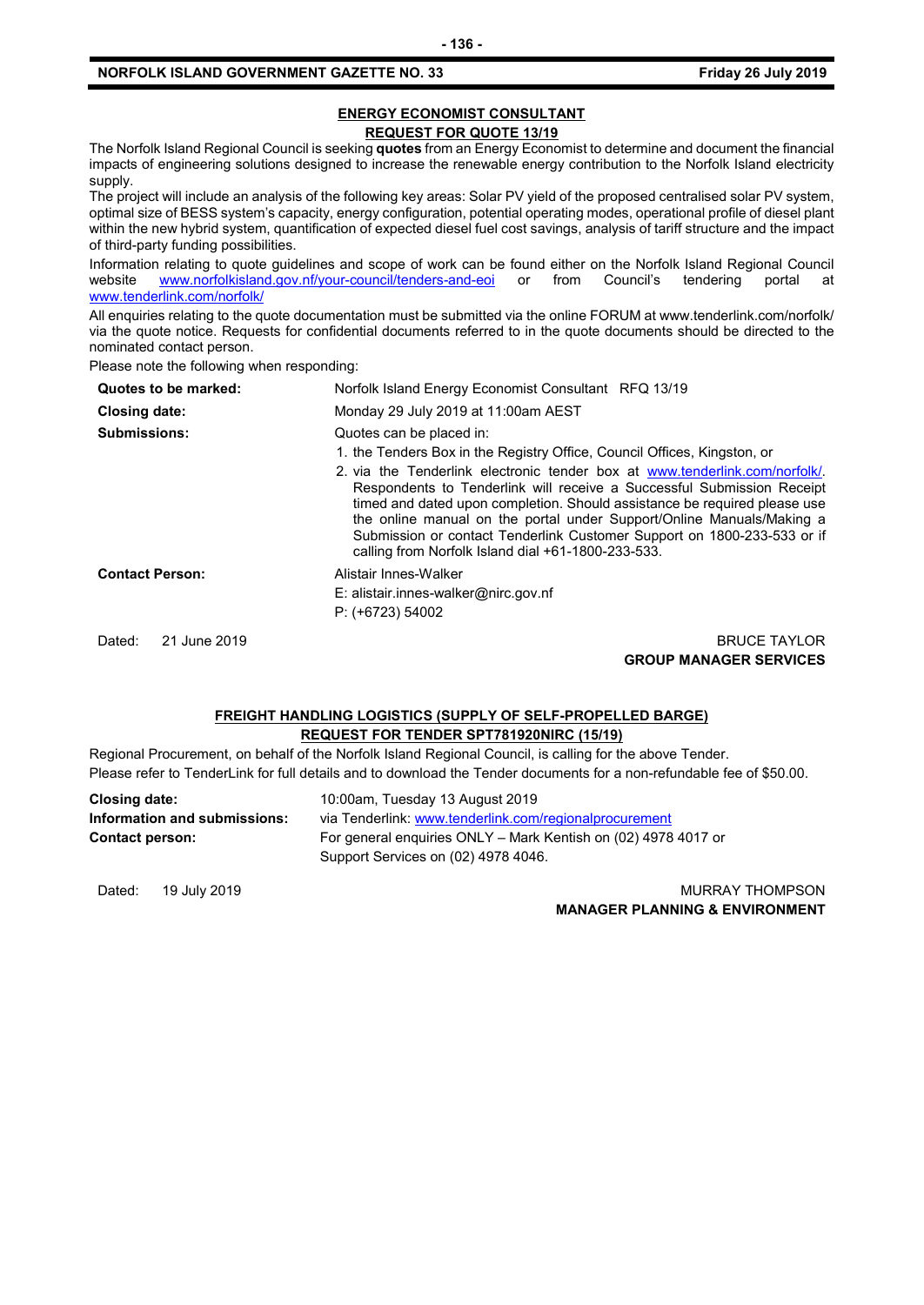## **NORFOLK ISLAND AIRPORT MASTER PLAN REQUEST FOR TENDER 11/19**

The Norfolk Island Regional Council seeks to appoint a suitably qualified and experienced consultant who has demonstrated experience in the delivery of quality outcomes in Master Planning and the design of major regional airports with an understanding of the remoteness and uniqueness of Norfolk Island for an Airport Master Plan.

**Forms and Lodgement**

**REGISTRATION:** Documents can be downloaded from Council's tendering portal at [www.tenderlink.com/norfolk](http://www.tenderlink.com/norfolk) Documents are divided into two categories: "Tender Information" and "Returnables".

"Tender Information" refers to the documents and conditions that outline the requirements of the tender and associated contract.

"Returnables" refers to the documents that must be completed as outlined in the Instructions for Tender Submissions below.

**ENQUIRIES:** All enquiries relating to the proposed contract must be submitted in writing on the FORUM at www.tenderlink.com/norfolk/ via the tender notice.

**SUBMISSIONS:** Completed responses must be submitted via the electronic tender box (see option below). Respondents will receive a Successful Submission Receipt timed and dated upon completion. Should assistance be required please use the online manual on the portal under Support/Online Manuals/Making a Submission, or contact Tenderlink Customer Support on 1800-233-533 or if calling from Norfolk Island dial +61-1800-233-533.

Complete tenders (i.e. containing all completed schedules, documents, information and details required) shall be considered ONLY if received as specified below.

(a) Tender must be submitted electronically to the Electronic Tender box at www.tenderlink.com/norfolk before the deadline for the close of tender. The submission MUST BE COMPLETE as described in this Invitation to Tender,

(b) Alternately, a hard copy may be lodged into the Tender Box located at the address shown in the Invitation to Tender document. This hard copy must be enclosed in a sealed envelope or package.

**CLOSING DATE AND TIME:** Tenders close at 10:00 am AEST on 07 August 2019 and submissions must be fully received by this time. The Norfolk Island Regional Council is not bound to accept the lowest priced tender or all or any part of a tender and reserves the right to conduct the Request for Tender process and select the successful respondent(s) as it sees fit. The Norfolk Island Regional Council staff are unable to respond to verbal enquiries in relation to the proposal. Late, verbal or emailed proposals will not be accepted.

Dated: 21 June 2019 **BRUCE TAYLOR MANAGER GROUP SERVICES**

#### **COMMUNITY GRANTS PROGRAM**

Applications are invited under the 2019-2020 round of the Community Strategic Plan Grant program offered by the Norfolk Island Regional Council. (Excludes the Tertiary Education Bursary which will open in January 2020).

**Application closing date:** 19 August 2019 at 4:00pm **Information and submissions:** [www.norfolkisland.gov.nf/council/grants-program](http://www.norfolkisland.gov.nf/council/grants-program)

Contact Officer – Anita French, Grants Officer, +6723 22001 Ext. 103 or [anita.french@nirc.gov.nf](mailto:anita.french@nirc.gov.nf)

Dated: 12 July 2019 LOTTA JACKSON **GENERAL MANAGER**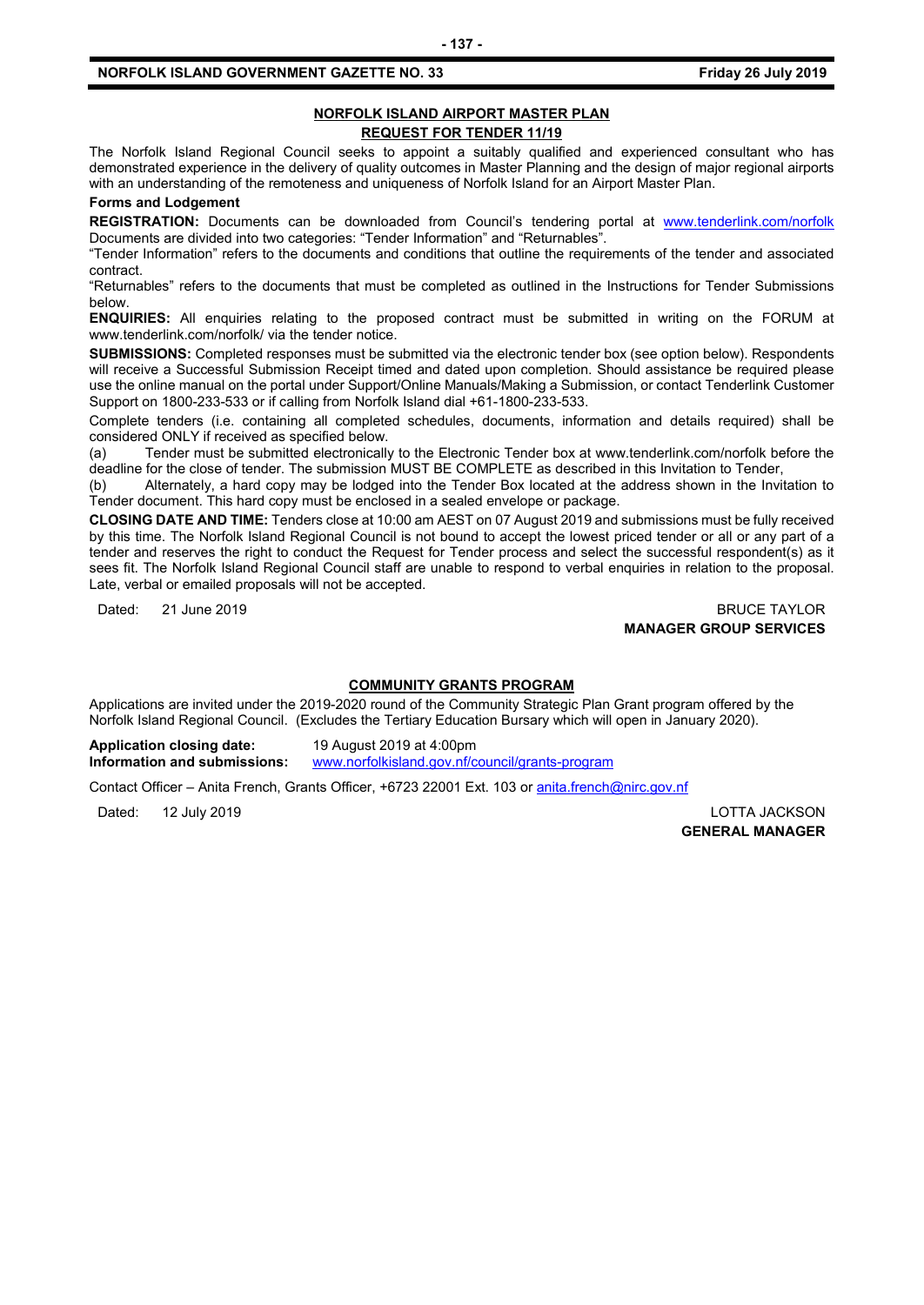## **PART TIME POSITION VACANT**

Norfolk Island Regional Council is seeking applications from an enthusiastic, suitable person to join the Council team. The relevant Position Description listing the full set of key accountabilities and competencies are available from our website <http://www.norfolkisland.gov.nf/your-council/working-council>

## **Job Number: NIRC201920-03 – (New position)**

**Administrative Officer – KAVHA (1131) (22.5 hours per week) -** \$28,886.25 (pro rata) per annum

The main purpose of this role is to provide effective and efficient administrative support to the Team Leader KAVHA and to manage the up keep of records and reports related to KAVHA.

**Enquiry Contact Officer - James Quintal - phone +6723 53100 or email [james.quintal@nirc.gov.nf](mailto:james.quintal@nirc.gov.nf)**

General enquiries may be made to Human Resources Office[, hr@nirc.gov.nf](mailto:hr@nirc.gov.nf) or phone Thomas Andresen on +6723 22001, Ext. 5.

9.5% superannuation, employer contributions only made if monthly wages exceed \$450 (before tax).

Appointments will be made on merit in compliance with the principles of Equal Employment Opportunity (EEO). If you are interested in the advertised position you will need to send a written application addressing the competencies and qualifications contained in the Position Description. Applications must also include a resumé/curriculum vitae and two recent work-related referees. Please note that if you do not fully address the competencies and qualifications criteria you may be excluded from being shortlisted for further progression in the recruitment process. Applications are to be lodged by **email** to [hr@nirc.gov.nf](mailto:hr@nirc.gov.nf) **no later than 9:00am, Monday, 12 August 2019.** 

#### Dated: 26 July 2019 PHILLIP WILSON **ACTING GENERAL MANAGER**

## **FULL TIME POSITION VACANT**

Norfolk Island Regional Council is seeking applications from an enthusiastic, suitable person to join the Council team. The relevant Position Description listing the full set of key accountabilities and competencies are available from our website <http://www.norfolkisland.gov.nf/your-council/working-council>

#### **Job Number: NIRC201920-02 – New position – adopted by Council in June 2019**

#### **Governance Officer (1130) -** \$58,264.17 per annum

Manage Council's governance framework and appropriate systems of corporate governance effectively to ensure Council's statutory compliance activities are met as well as manage Council's policy procedures registers. Advise on legislative changes and governance and assist with the integrated planning and reporting framework.

**Enquiry Contact Officer – Joy Walker - phone +6723 22001, ext. 5 or email [joy.walker@nirc.gov.nf](mailto:joy.walker@nirc.gov.nf)**

General enquiries may be made to Human Resources Office[, hr@nirc.gov.nf](mailto:hr@nirc.gov.nf) or phone Thomas Andresen on +6723 22001, Ext. 5.

9.5% superannuation, employer contributions only made if monthly wages exceed \$450 (before tax).

Appointments will be made on merit in compliance with the principles of Equal Employment Opportunity. If you are interested in the advertised position you will need to send a written application addressing the competencies and qualifications contained in the Position Description. Applications must also include a resumé/curriculum vitae and two recent work-related referees. Please note that if you do not fully address the competencies and qualifications criteria you may be excluded from being shortlisted for further progression in the recruitment process. Applications are to be lodged by **email** to [hr@nirc.gov.nf](mailto:hr@nirc.gov.nf) **no later than 9:00am, Monday, 12 August 2019.** 

Dated: 16 July 2019 LOTTA JACKSON

**GENERAL MANAGER**